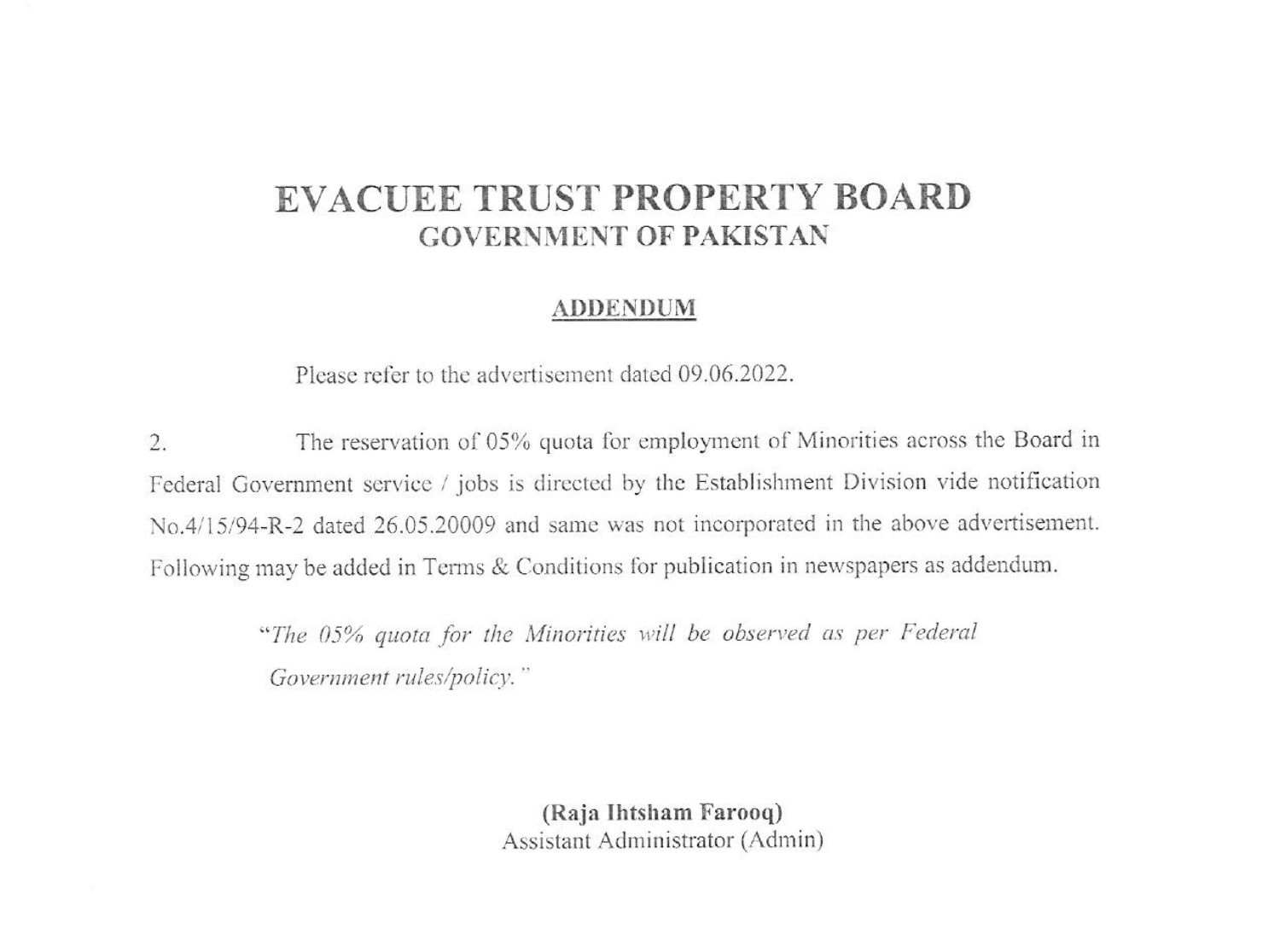# **SITUATION VACANT**

The Services of Secretary, PMEIF on contract basis for the period of three years is required and applications are invited who fulfill following criteria:

### **QUALIFICATION**

- a. A second class Master Degree or equivalent qualification recognize from HEC in discipline relating to Business Administration, Public Administration, MBA Management, Master in Economics or any other equivalent degree.
- b. At least 10-years' experience management in Public or Private sector.
- c. Weightage will be given to applicants with experience of Education and Health Management, Public Private Partnership, Financial Management, Autonomous organization and General Management.

### **ELIGIBILITY CRITERIA**:

A person is eligible for appointment, if he/she

- Is a citizen of Pakistan
- Has not been declared defaulter in respect of re-payment of a loan by court of law.
- Has not been declared as undersigned insolvent by a court of law
- Has not been convicted by a court of law for an offence involving moral turpitude.
- Age should not be less than thirty five (35) and more than Sixty two (62) years on closing date fixed for receipt of application.

#### **PAY PACKAGE**

- The lump sum package of Rs. 170,000/- plus annual increment Rs.5,000/- alongwith other Fringe benefits (i.e. Facility of Medical, Car). Negotiable in case of higher qualification or experience.
- The other financial terms & conditions will be settled at the time of selection or as otherwise admissible standard terms & condition in ETPB.

#### **TERMS & CONDITIONS**

- The Secretary PMIEF shall be appointed by the authority on the basis of merit, experience and interview.
- The performance will be reviewed by the Performance Evaluation Committee after completion of first year of contract and subsequently every year and the contract can be terminated by the Authority on unsatisfactory performance.
- The contract will be terminated on one month's notice or on payment of one month's pay in lieu of notice from either side.
- No right is created towards extension in contract or permanent contract.
- Only short listed candidates will be called for interview.
- The applications of Government/Semi Government and Autonomous Bodies servants should apply through proper channel.
- Retired Government Servants can apply directly.
- No TA/DA shall be admissible.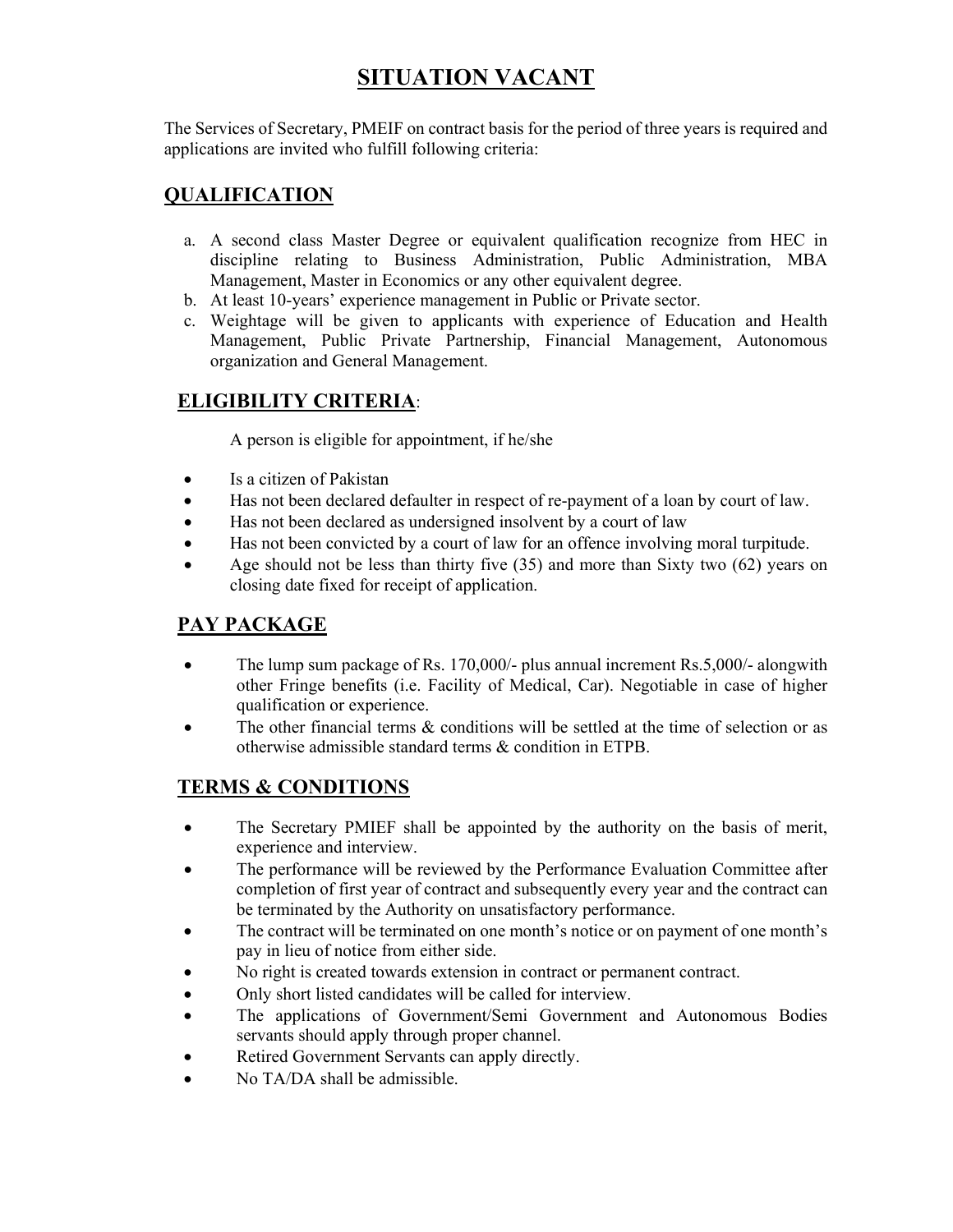### **MODE OF APPLICATION**

- The Candidate should submit applications by post at the address given below enclosing detailed CV alongwith copy of CNIC, two photographs, degrees/testimonials and experience certificate within 15-days of publication.
- Candidates can also apply by email at address pmeif.contact@gmail.com.
- Detailed job descriptions and application Performa are available at website
- In case of any query, please contact Mr. Muhammad Zeeshan Ramzan, Admin Officer (PMEIF) at phone No.042-99213518 or email at pmeif.contact@gmail.com.

### **Admin Officer (PMEIF) Phone No.042-99213518 Evacuee Trust Property Board, 9-Court Street, Lahore.**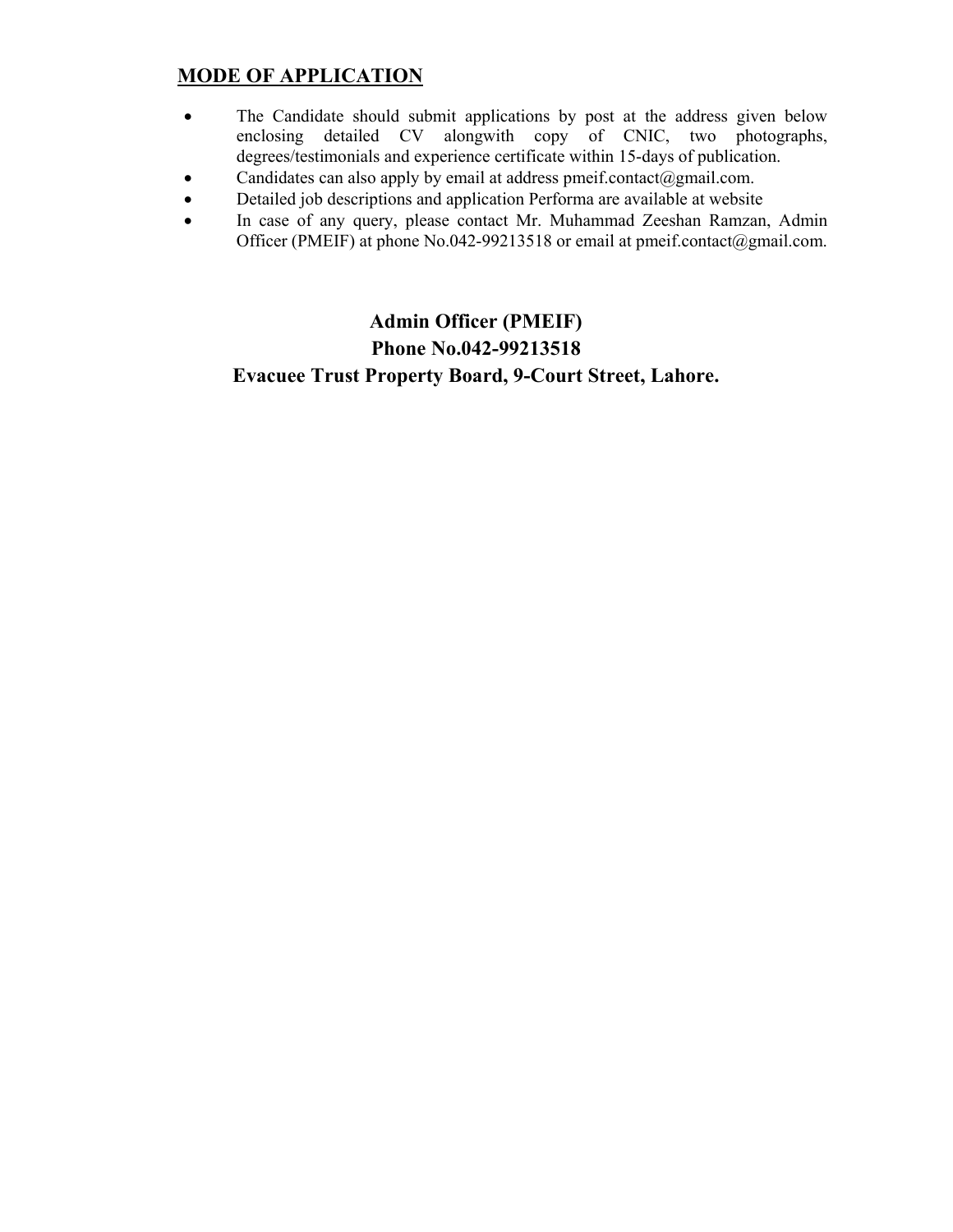#### **JOBS DESCRIPTIONS OF SECRETARY (PMEIF)**

- i. Will be responsible for planning, managing and running the educational institutions under the Patron (Chairman ETPB) and also jurisdiction of the Board.
- ii. Keep the patron informed of all major academic/medical and administrative /disciplinary matters.
- iii. Will ensure high standard of academic/medical activities in all the institutions.
- iv. Will exercise financial powers as per rules/procedure.
- v. Write, ensure and maintain ACRs of all staff under his jurisdiction and initiate disciplinary cases against the delinquents.
- vi. Will prepare various proposals and management models and get approval from competent authority for JV, PPP mode, outsourcing or any other mode.
- vii. Will inspect institutions on monthly basis and submit report to the Chairman ETPB.
- viii. Ensure timely disbursement of salaries to staff of PMEIF.
- ix. Will be responsible for ensuring proper utilization of the grants-in-aid being given by the Board to various educational, health and Social welfare institutions.
- x. Will be responsible to deal with audit reports pertaining to his/her section.
- xi. Ensure annual audit of institutions.
- xii. Will process cases of grant-in-aid and Grants-in-aid given to various institution will be routed through his/her for the information of the Chairman and the Board.
	- 1. Prepare policies for Education and Health institutions of ETPB.
	- 2. Work for promotion of Health and Education facilities of Hindu and Sikh minorities and propose plans and policies to the Board.
- xiii. Will be responsible to prepare/ present annual budget to the Board and will be responsible for rational expenditures / financial and investment matters.
- xiv. Ensure correct maintenance of central and Joint accounts kept by the institutions. He will be responsible for efficient financial management of Health & Education institutions.
- xv. Ensure necessary repair, maintenance, security and improvement of the buildings/ institutions.
- xvi. Ensure timely condemnation of unserviceable properties/equipment's of the institutions as per procedures.
- xvii. Pursue legal cases in the Courts filed by the employees or some other agencies.
- xviii. Any other duties/assignments given by Chairman/Board.

#### **TERMS & CONDITIONS OF SECRETARY (PMEIF)**

- The Secretary PMIEF shall be appointed by the authority on the basis of merit, experience and interview.
- The performance will be reviewed by the High Performance Level Committee after completion of first year of contract and subsequently every year and the contract can be terminated by the Authority on unsatisfactory performance.